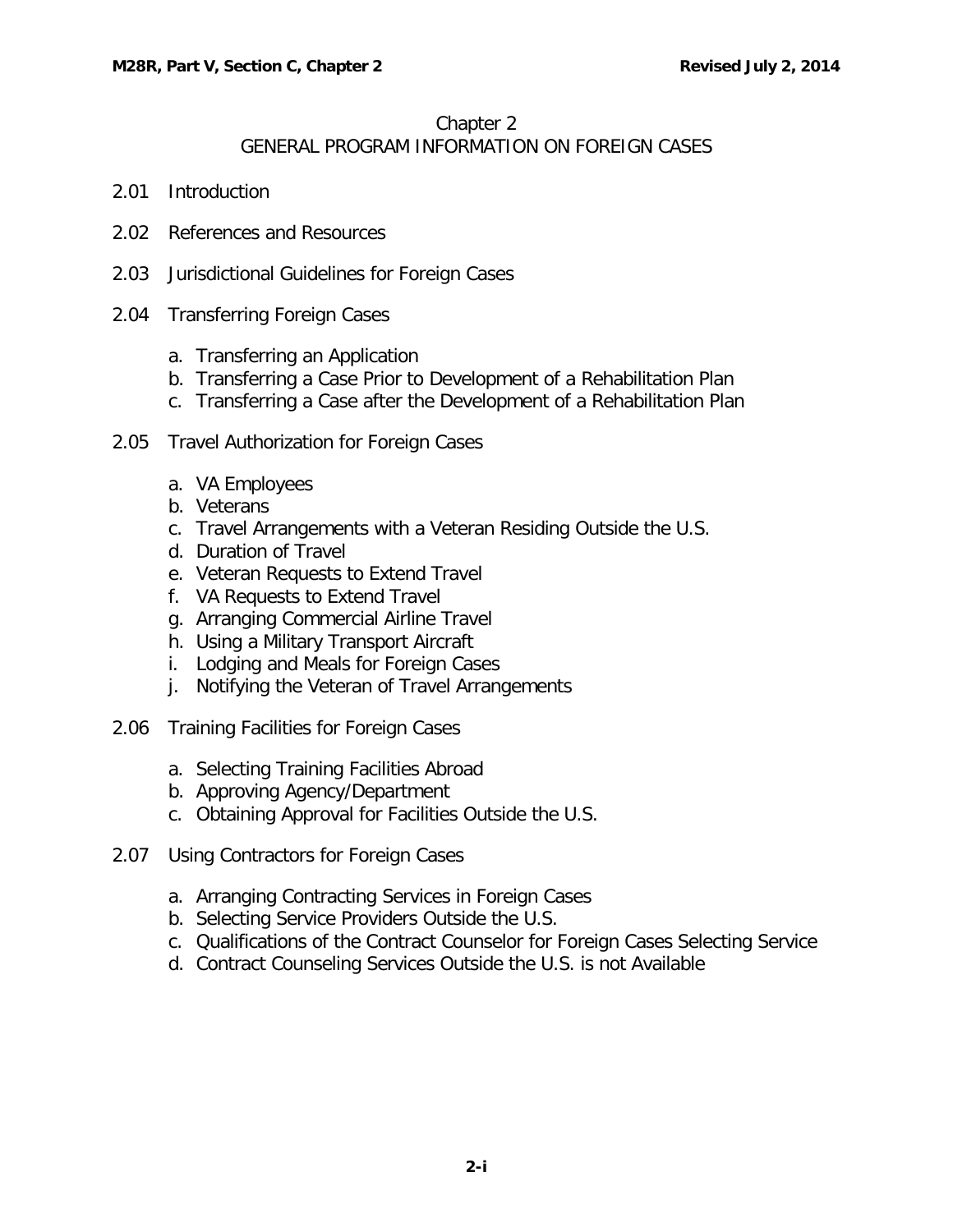### Chapter 2 GENERAL PROGRAM INFORMATION ON FOREIGN CASES

#### <span id="page-1-0"></span>2.01 Introduction

The Department of Veterans Affairs (VA) provides Vocational Rehabilitation and Employment (VR&E) services outside the United States (U.S.) to ensure that Veterans who train or reside outside the U.S. receive services and other assistance of the same quality as Veterans training in the U.S. This chapter provides general guidelines for providing VR&E services for Veterans residing in a foreign county; identifies VA Regional Offices (RO) that are assigned jurisdiction for foreign cases; discusses the conditions for transferring foreign cases; outlines how to authorize travel for Veterans residing in a foreign location; and discusses the selection and approval of training facilities abroad. Statutory and regulatory guidance is provided throughout the chapter.

<span id="page-1-1"></span>2.02 References and Resources

| Laws:        | 38 United States Code (U.S.C.) 3114<br>38 U.S.C. 3120                                                         |  |
|--------------|---------------------------------------------------------------------------------------------------------------|--|
| Regulations: | 38 Code of Federal Regulations (CFR) 21.130<br>38 CFR 21.294<br>38 CFR 21.4250<br>38 CFR 21.4260              |  |
| Resource:    | Veterans Health Administration (VHA) Handbook 1400.06                                                         |  |
| Websites:    | http://vaww1.va.gov/vhapublications/ViewPublication<br>.asp?pub_ID=2151<br>http://www.benefits.va.gov/gibill/ |  |

<span id="page-1-2"></span>2.03 Jurisdictional Guidelines for Foreign Cases

The following table provides information on ROs that provide and/or arrange for the provision of vocational rehabilitation services for Veterans residing and/or receiving services outside the U.S.:

| Jurisdictional RO | Country/Providence/State               |
|-------------------|----------------------------------------|
| Albuquerque, NM   | Chihuahua Mexico                       |
| Anchorage, AK     | Yukon, Canada                          |
| Buffalo, NY       | Ontario, Canada (Thunder Bay and east) |
| Fargo, ND         | Manitoba, Canada                       |
|                   | Ontario, Canada (Thunder Bay and west) |
|                   | Saskatchewan, Canada                   |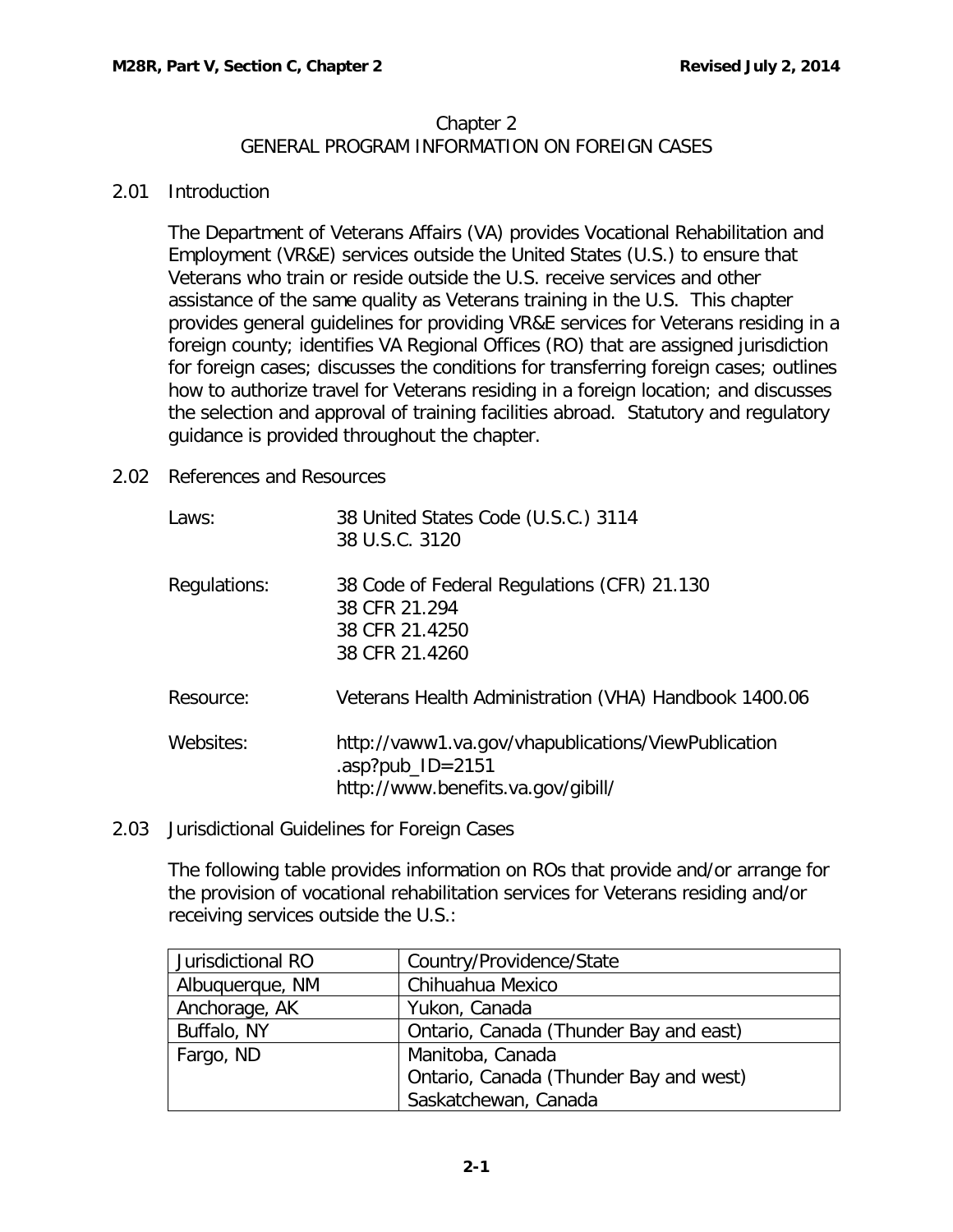| Ft. Harrison, MT         | Alberta, Canada                                            |
|--------------------------|------------------------------------------------------------|
| Honolulu, HI             | Asia:                                                      |
|                          | China<br>$\bullet$                                         |
|                          | Hong Kong                                                  |
|                          | India                                                      |
|                          | Indonesia                                                  |
|                          | Japan                                                      |
|                          | Okinawa                                                    |
|                          | Pakistan                                                   |
|                          | Singapore                                                  |
|                          | South Korea                                                |
|                          | Thailand                                                   |
|                          | Taiwan                                                     |
|                          | Australia                                                  |
|                          | New Zealand                                                |
|                          | Pacific Islands:                                           |
|                          | American Samoa                                             |
|                          | Guam                                                       |
|                          | Johnston Atoll                                             |
|                          | Midway Island                                              |
|                          | Pohnpei<br>$\bullet$                                       |
|                          | Saipan                                                     |
| Houston, TX              | Caribbean                                                  |
|                          | <b>Central America</b>                                     |
|                          | Republic of Mexico<br>South America                        |
| Phoenix, AZ              |                                                            |
| Pittsburgh, PA           | Sonora, Mexico<br>Africa (including the Malagasy Republic) |
|                          | Europe                                                     |
|                          | Middle East (including Iran and Afghanistan)               |
|                          | All Chapter 36 counseling outside the U.S.                 |
| San Diego, CA            | Philippines                                                |
| San Juan, PR             | Culebra                                                    |
|                          | <b>Vieques</b>                                             |
|                          | U.S. Virgin Islands                                        |
| Seattle, WA              | British Columbia, Canada                                   |
| Togus, ME                | <b>New Brunswick</b>                                       |
|                          | Newfoundland                                               |
|                          | Nova Scotia                                                |
|                          | <b>Prince Edward Island</b>                                |
|                          | Quebec, Canada (east of Montreal, Canada)                  |
| White River Junction, VT | Quebec, Canada (west of Montreal, Canada)                  |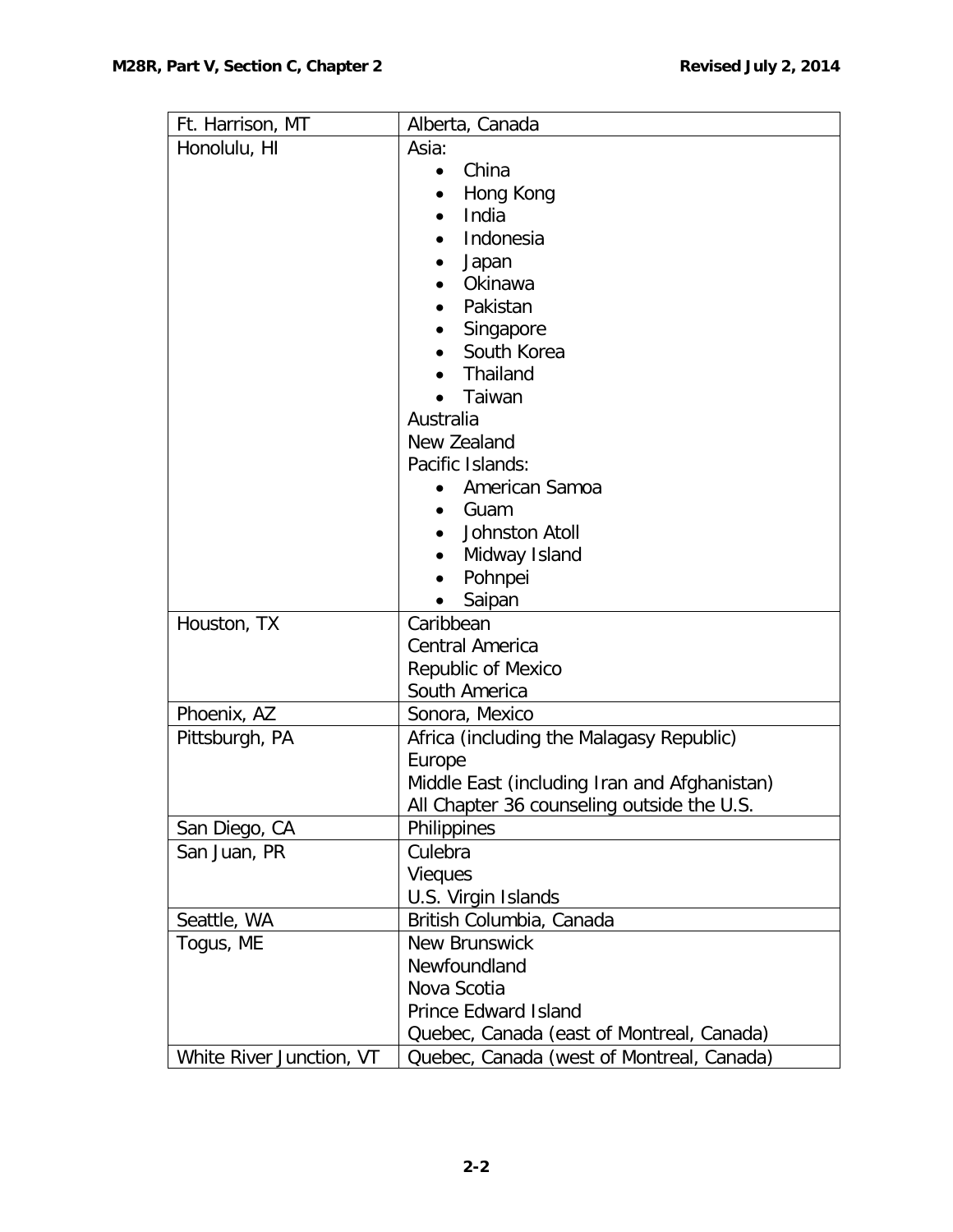### <span id="page-3-1"></span><span id="page-3-0"></span>2.04 Transferring Foreign Cases

a. Transferring an Application

If a VR&E office receives an application from a Veteran who resides in a foreign area jurisdiction and the claims folder is available, priority will be given to expedite the processing of the application. This includes:

- 1. Obtaining a copy of the letter notifying the Veteran of a disability rating, and disability rating.
- 2. Forwarding the Veteran's application, copies of rating notification letter and disability rating to the RO with foreign area jurisdiction as outlined in section 2.03.
- <span id="page-3-2"></span>b. Transferring a Case Prior to Development of a Rehabilitation Plan

If a VR&E office receives an application from a Veteran who is currently residing within its jurisdiction, but is planning to relocate to a foreign area jurisdiction, the application will be processed in accordance with M28R.IV.A. The Veteran will be provided with a comprehensive initial evaluation in accordance with M28R.IV.B. Once the Veteran has established legal residence in a foreign area, the Veteran must provide the current VR&E office his/her foreign area address and telephone number. The transferring office must coordinate transfer of his/her case with the receiving office immediately, as outlined in M28R.III.A.3. The receiving office will develop the rehabilitation plan and provide the rehabilitation services.

<span id="page-3-3"></span>c. Transferring a Case after the Development of a Rehabilitation Plan

If a Veteran, who currently resides in a VR&E office's jurisdiction and is pursuing a rehabilitation program, notifies the office of a pending relocation to a foreign area jurisdiction, the office must ensure that the Veteran has established legal residence in the foreign area of jurisdiction prior to transfer of his/her case. Once the Veteran provides the foreign area address and telephone number, the VR&E office must coordinate the case transfer to the RO with foreign area jurisdiction as outlined in M28R.III.A.3. The receiving RO with foreign area jurisdiction must update the plan, if necessary, and provide the rehabilitation services.

- <span id="page-3-5"></span><span id="page-3-4"></span>2.05 Travel Authorization for Foreign Cases
	- a. VA Employees

The Under Secretary for Benefits (USB) must approve foreign area travel for VA employees unless otherwise delegated to the Director of the Regional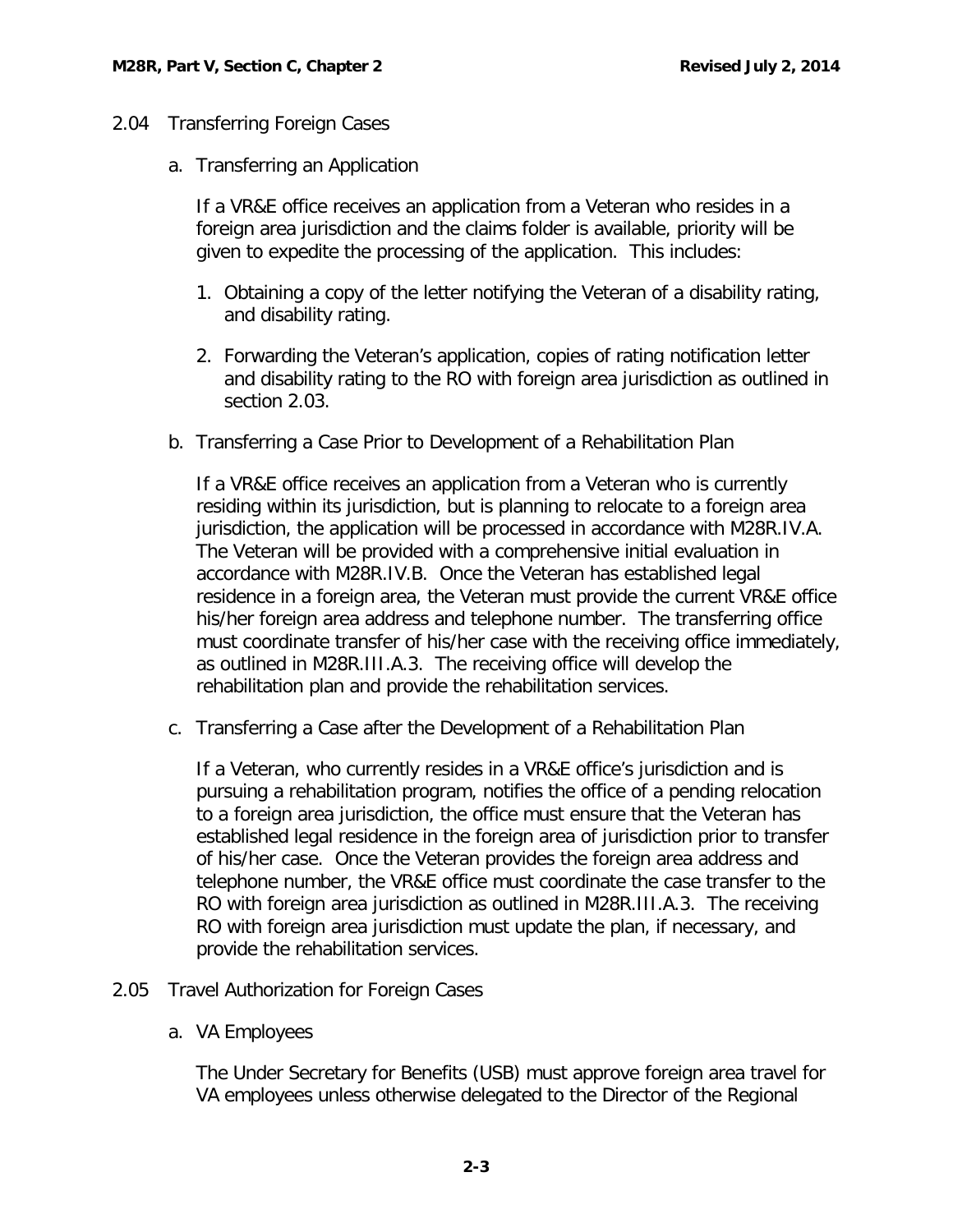Office. Procedures for processing requests for foreign travel is outlined in VHA Handbook 1400.06, which can be accessed at http://vaww1.va.gov/vhapublications/ViewPublication.asp?pub\_ID=2151.

<span id="page-4-0"></span>b. Veterans

The VR&E Officer (VREO) must authorize all expenses associated with roundtrip travel, including meals, lodging, ground transportation, and other incidental expenses, at the same rate and under the same instructions and conditions as for travel in the U.S. Travel originates from the Veteran's home outside the U.S. to either a contractor's site outside the U.S., or an RO in the U.S.

Example: If a Veteran needs an initial evaluation and lives in Canada, VA pays for travel from the Veteran's home in Canada to the RO in the U.S. that has jurisdiction over the particular foreign area.

<span id="page-4-1"></span>c. Travel Arrangements with a Veteran Residing Outside the U.S.

The Vocational Rehabilitation Counselor (VRC) must work closely with the Veteran to arrange travel with sufficient time for the Veteran to adequately plan transportation to and from the airport by the most economical means available and in a manner that does not cause hardship to the Veteran.

<span id="page-4-2"></span>d. Duration of Travel

The duration of travel is dependent upon the distance between the Veteran's home and the RO or contractor that will be providing VR&E services. If the Veteran has to travel a great distance, it is feasible that the travel may take up to three to four days, as outlined below:

1. Day One

The first day is generally a day to travel to the site of the appointment.

2. Day Two

The second day is for scheduled appointments for initial evaluations; reevaluations; plan development; etc.

3. Day Three

The third day can be used for additional appointments if needed, or for return travel to Veteran's home.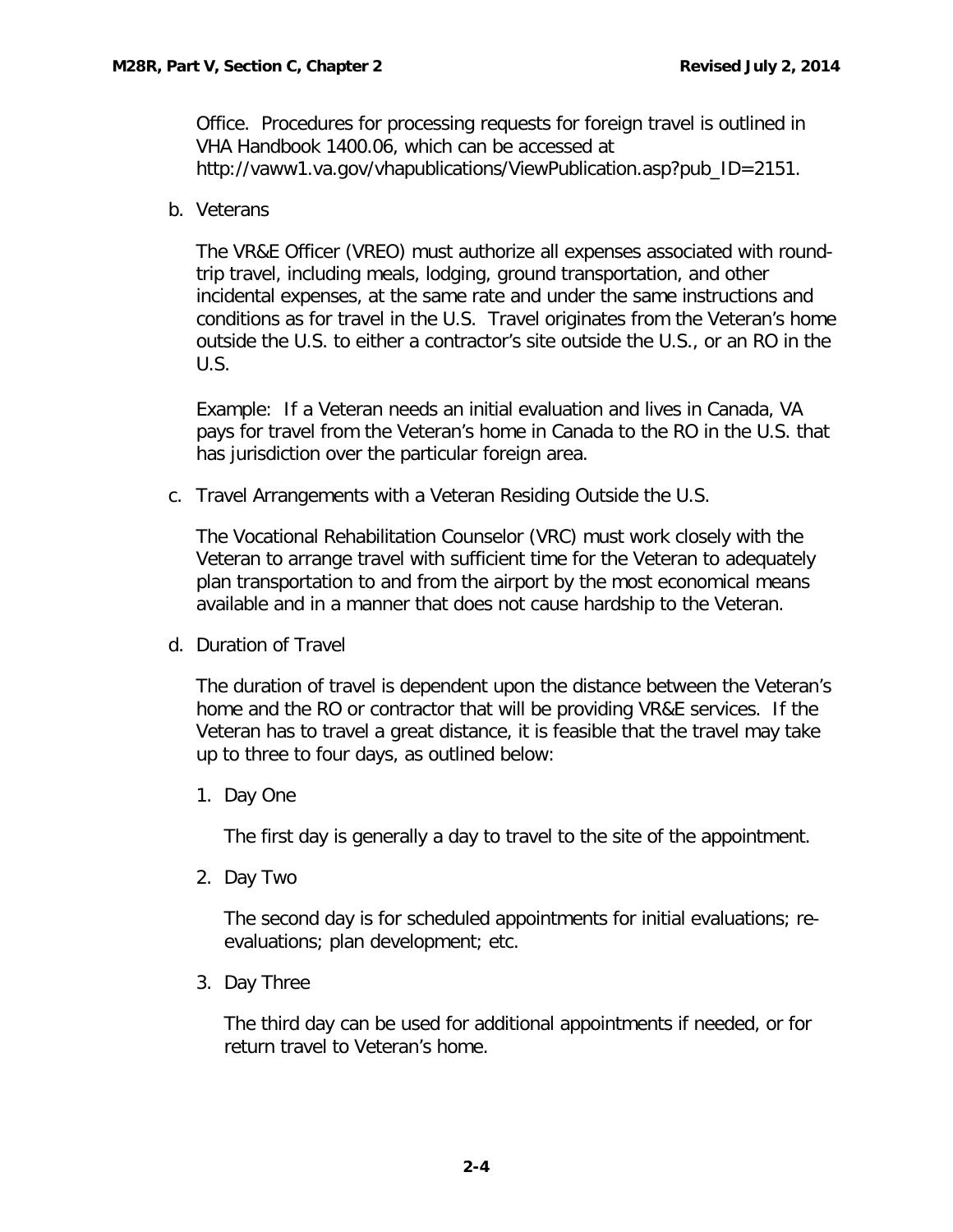4. Day Four

If needed, the fourth day is generally a travel day for the Veteran to return home.

<span id="page-5-0"></span>e. Veteran Requests to Extend Travel

If the Veteran wishes to return home later than the scheduled date, the Veteran must be informed that VA will not reimburse lodging and meal costs from the last date of service to the date of return to his/her home. The costs will be at the Veteran's expense.

All return travel must be made from the city in which VA furnished the service to the Veteran's home. If the Veteran travels to another location, return travel to the Veteran's home may be from that point only if the travel costs are less than the Government would pay for travel from the site of the service. If the cost of travel to another location exceeds the Veteran's return to his/her home, he/she is responsible for paying the excess amount.

<span id="page-5-1"></span>f. VA Requests to Extend Travel

The VA may request to extend the Veteran's travel in order to provide sufficient time to receive all necessary services associated with the scheduled appointment. If the Veteran's stay needs to be extended beyond the anticipated date of return, the following items must be arranged until the actual departure time:

- 1. A new return ticket for the Veteran.
- 2. Extended overnight accommodations.
- 3. Payment for meals and other related expenses.
- <span id="page-5-2"></span>g. Arranging Commercial Airline Travel

VA may arrange travel to a site in the U.S. by commercial aircraft, unless the travel is originating from an area in Mexico or Canada near the U.S. border.

- 1. The case manager must document in Corporate WINRS (CWINRS) notes approval for the Veteran's travel and other associated expenditures.
- 2. The case manager will coordinate with the RO's Support Services Division (SSD) to purchase the Veteran's airline ticket using the RO's Centrally Billed Account (CBA) travel card. Refer to M28R.V.B.6 for additional details.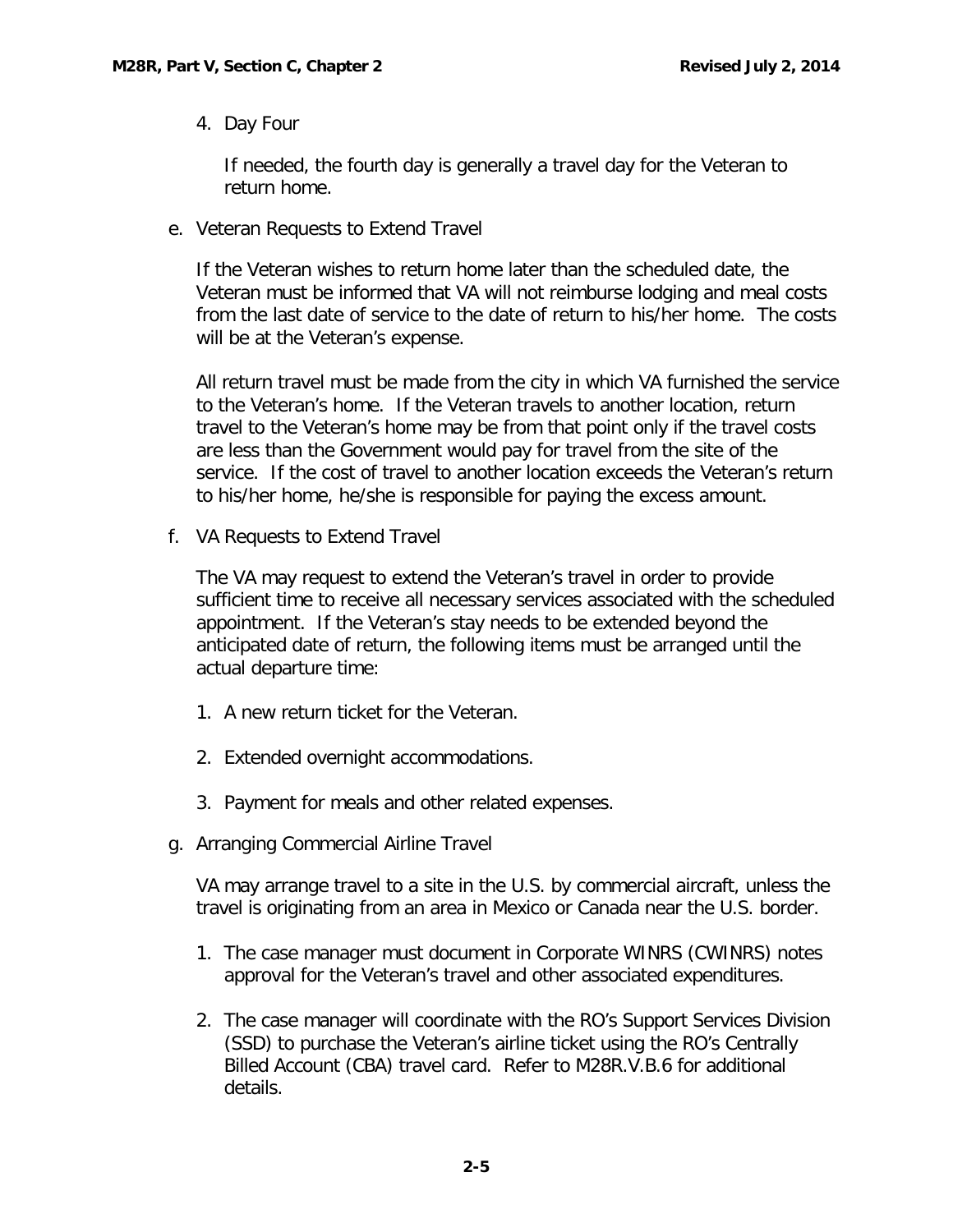<span id="page-6-0"></span>h. Using a Military Transport Aircraft

If a Veteran residing outside the U.S. applies for VR&E services and states in writing that he/she wishes to travel to the site by military rather than commercial aircraft, the VR&E office must cooperate by being flexible in making an appointment and providing the evaluation. It is important to note that the use of military transport aircraft is limited primarily to military retirees.

<span id="page-6-1"></span>i. Lodging and Meals for Foreign Cases

The VR&E office must arrange for meals and lodging for Veteran's travel involving overnight travel, air travel, air travel by a military aircraft or travel outside the U.S., if they are a necessary part of the travel. Payment must be made in the most economical manner.

Note: VA will not pay for lodging or meals for any period once a Veteran has reported to a military air facility and is waiting for a flight.

<span id="page-6-2"></span>j. Notifying the Veteran of Travel Arrangements

The requirements for the standard appointment letter for Veterans residing outside the U.S. must include the following information:

- 1. VA will pay reasonable travel costs for the Veteran to report to the scheduled appointment with VR&E.
- 2. Costs include travel from home to the RO and return.
- 3. Flight information, including name of the city and airport from which the flight(s) will originate, name of the airline, flight number(s), date and time of flight(s).
- 4. Name, address, and phone number of the hotel where the Veteran's lodging is reserved.
- 5. Instructions on how the Veteran should proceed to the hotel (taxi, bus, or other commercial ground transportation).
- <span id="page-6-4"></span><span id="page-6-3"></span>2.06 Training Facilities for Foreign Cases
	- a. Selecting Training Facilities Abroad

For training outside the U.S., the VRC may only authorize use of facilities that meet the criteria contained in 38 CFR 21.294(g). If a course does not meet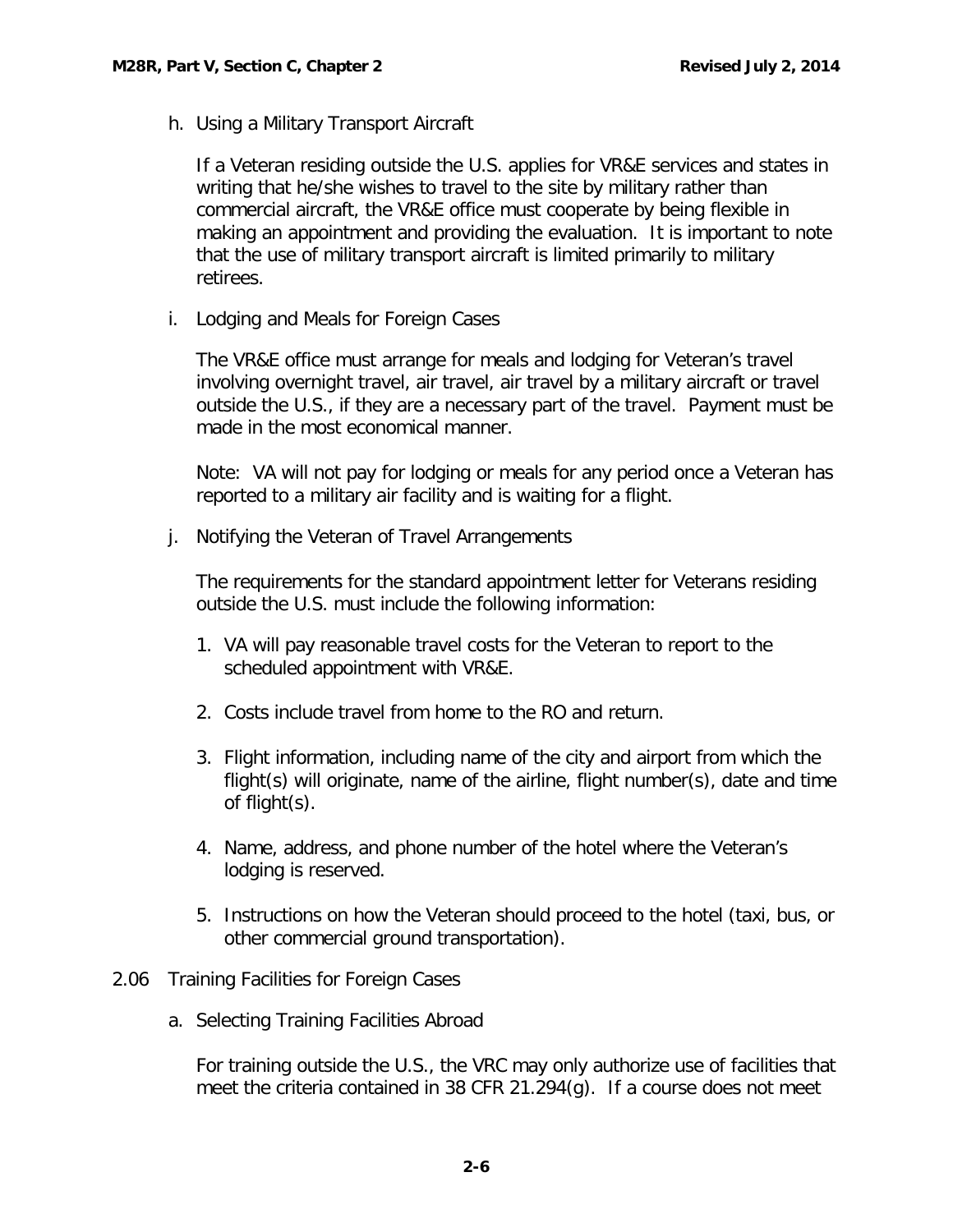these criteria, the VREO must obtain such approval before considering the course for Chapter 31 participants. The VREO will coordinate with VA's Education Service to secure course approval for the following:

1. Facility and Course Selection

Under 38 CFR 21.294(g), VA may use facilities and courses of study outside the United States under Chapters 31, but only if the facilities and courses meet the requirements for approval under 38 CFR 21.4250(c) and 21.4260. These regulations require that the Veteran pursue training leading to a college degree.

- 2. Foreign Branches of U.S. Colleges and Universities.
- 3. Courses Offered by Foreign Colleges and Universities.
- 4. Course Approved by State Approving Agency (SAA) or Education Service

Although the SAA or the Director of Education Service has already approved the course of study that the Veteran has elected, the VRC must ensure that the institution agrees to conform to Chapter 31 requirements, including provisions for payment of tuition, fees, and supplies.

The VREO must ensure that coordinated efforts are made with the Education Liaison Representative (ELR) to secure the additional necessary information to determine whether Veterans may use the course of study for Chapter 31 program participants.

- <span id="page-7-0"></span>b. Approving Agency/Department
	- 1. SAA

SAA approves the foreign branch of a university or college based in the U.S, as well as facilities offered by foreign branches of colleges and universities based in the U.S. in the same manner as those offered by the parent schools in the U.S.

2. Foreign School Approval Group

Foreign school approval group approves a foreign college or university. For more information on approvals by the VA Director of Education Service for foreign colleges and universities, go to www.benefits.va.gov/gibill.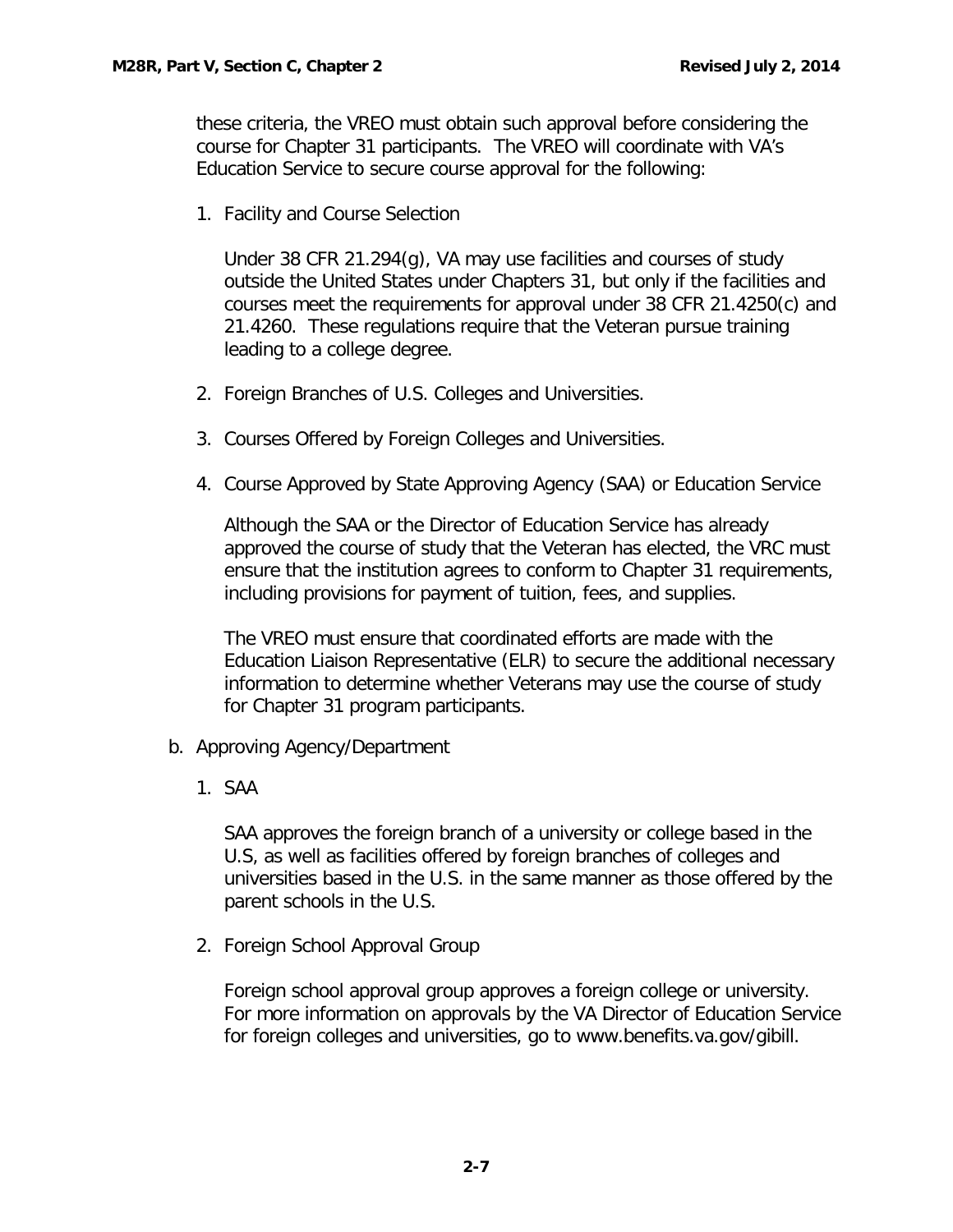<span id="page-8-0"></span>c. Obtaining Approval for Facilities Outside the U.S.

If the necessary training course is at a facility outside the U.S. that has not been approved by SAA or VA Education Service, the VR&E office must obtain approval according to M22-4, Part IX, Chapter 5.

- <span id="page-8-2"></span><span id="page-8-1"></span>2.07 Using Contractors for Foreign Cases
	- a. Arranging Contracting Services in Foreign Cases

The RO that has jurisdiction over the foreign case makes the contractual agreements to provide counseling and other services.

<span id="page-8-3"></span>b. Selecting Service Providers Outside the U.S.

VR&E makes contractual arrangements with the following service providers outside the U.S.:

- National Acquisition Strategy Contract approved vendors
- VetSuccess Contract approved vendors
- Counseling centers
- Qualified individual professionals
- Professional staff members of other federal agencies located in the area in which the Veteran resides

Note: Qualified professional counselors may be at schools and other establishments, on military bases, or in private practice. In Canada, they may be providing similar services to Veterans with disabilities of the Canadian Department of Veterans Affairs (CDVA).

<span id="page-8-4"></span>c. Qualifications of the Contract Counselor for Foreign Cases Selecting Service

Contract counselors are generally expected to meet the educational and experience requirements applicable to a VRC in the VR&E Division. However, applicants with these qualifications may not be available in the foreign areas. The VREO should exercise good judgment on selecting contract service providers. For more information about the qualifications on case management positions in the VR&E Division, refer to M28R.II.A.3.

<span id="page-8-5"></span>d. Contract Counseling Services Outside the U.S. is not Available

When the services of a contract counselor outside the U.S. is not available, or